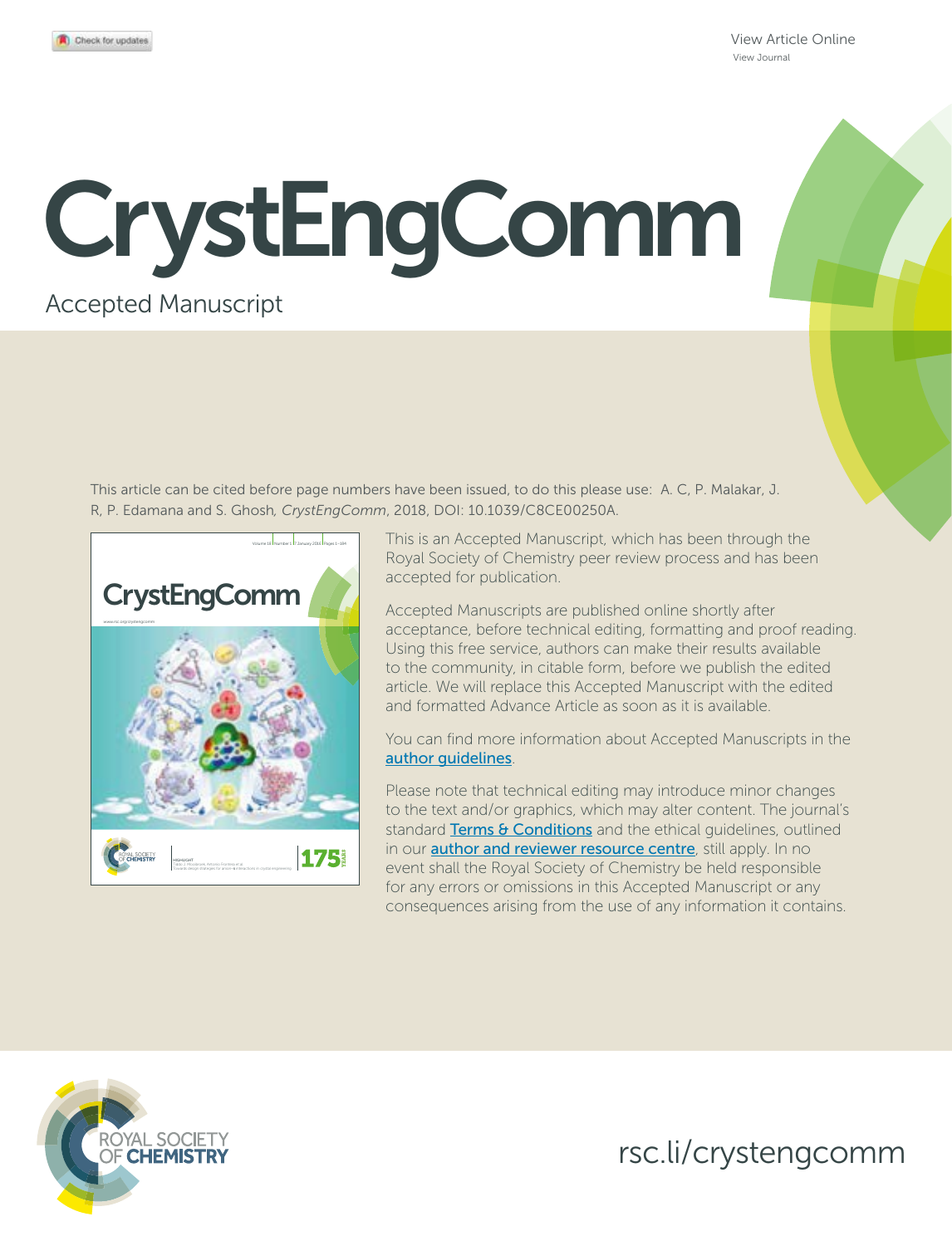# **Journal Name**



# **Dimesitylboryl Functionalised Cyanostilbene Derivatives of Phenothiazine: Distinctive Polymorphism Dependent Emission and Mechanofluorochromism†**

C. Arivazhagan, Partha Malakar, R. Jagan, Edamana Prasad<sup>\*</sup> and Sundargopal Ghosh<sup>a,\*</sup>

**www.rsc.org/** 

Published on 09 May 2018. Downloaded by Kaohsiung Medical University on 10/05/2018 03:27:09.

Published on 09 May 2018. Downloaded by Kaohsiung Medical University on 10/05/2018 03:27:09.

Received 00th January 20xx, Accepted 00th January 20xx DOI: 10.1039/x0xx00000x

**Organic -conjugated compounds showing polymorphic and mechanofluorochromic (MFC) behaviors are promising candidates for many potential applications in materials chemistry. Herein, we report two distinct molecular designs based on phenothiazine as donor and triarylborane and cyanostilbene as acceptors. For example, Acceptor-Donor-Acceptor system (A-D-A; compound 3) and Donor-Acceptor (D-A; compound 4) moieties, in which 3 exhibits polymorphism with two distinct emissions (yellow and red). The single crystal X-ray diffraction analyses of 3 clearly show two conformational isomers. The color of the emission can be altered by grinding or fuming process.** 

Organic  $\pi$ -conjugated luminescent materials have received increasing attention in recent years due to their potential for applications in organic light emitting diodes (OLED), mechanochromic materials, sensors and switches, bioimaging and so on. 1 However, conventional fluorophores suffer from reduced or completely quenched fluorescence in the aggregated/solid state due to strong intermolecular  $\pi$ - $\pi$  stacking, which activates non-radiative decay channels.<sup>2</sup> This detrimental phenomenon is known as aggregation quenching or aggregation-caused quenching (ACQ)<sup>3</sup> that limits the practical applicability of many conventional fluorophores.<sup>4</sup> However, the aggregation-induced emission (AIE) ), a phenomenon that operates just opposite to ACQ overcomes the difficulties associated with the latter. $5,6$  In this respect, Tang and coworkers have established that the restriction of the intramolecular rotation (RIR) and/or restriction of intramolecular vibration (RIV) of the aromatic rings in the solid or aggregated state is responsible for enhanced emission. These two processes are collectively termed as restriction of intramolecular motions (RIM).<sup>7</sup> On the other hand, conjugation-induced rigidity (CIR) effect in twisted molecular

systems fills the gap between ACQ and AIE luminogens, thus providing dual-state emissive materials (emitting in solution and solid state) suitable for promising applications.<sup>8</sup>

During crystallization process rotations within the molecules are prevented, resulting in conformational polymorphs with different emissions in the solid state. $9$  Gu and co-workers have demonstrated that the emission for di(pmethoxylphenyl)dibenzofulvene is dependent on the polymorphic form in the solid state.<sup>10</sup> For example, one polymorph exhibits yellow-green fluorescence and the other displays strong blue-emission. Interestingly, amorphous solid exhibits weak orange fluorescence. Utilizing supramolecular co-crystallization, Yan and co-workers showed that organic crystals could be easily tuned to give different emissions from blue to green.<sup>11</sup> 2,7-Diphenylfluorenone derivatives, reported by Yuan and co-workers, displayed reversible, stimuliresponsive, solid-state emission switching by altering the mode of crystal packing.<sup>12</sup>

Recently, phenothiazine-based molecules have received a great deal of attention due to their non-planar butterfly-like structure, which regulates  $\pi$ - $\pi$  stacking, and as a result reduces non-radiative decay channels leading to enhanced emission in the aggregated/solid state.13 Based on the structural information available in the Cambridge Structural Database (CSD), there are many phenothiazine-based molecules known that show interesting optical properties with diverse structural



**Scheme 1** Synthetic routes for compounds **3** and **4** 

*a.Department of Chemistry Indian Institute of Technology Madras Chennai 600 036 (India). Email: pre@iitm.ac.in; sghosh@iitm.ac.in* 

<sup>†</sup>Electronic Supplementary Information (ESI) available: Details of the synthesis and characterization of new compounds, NMR spectra and other spectroscopic calculations. CCDC 1566420-1566422. See DOI: 10.1039/x0xx00000x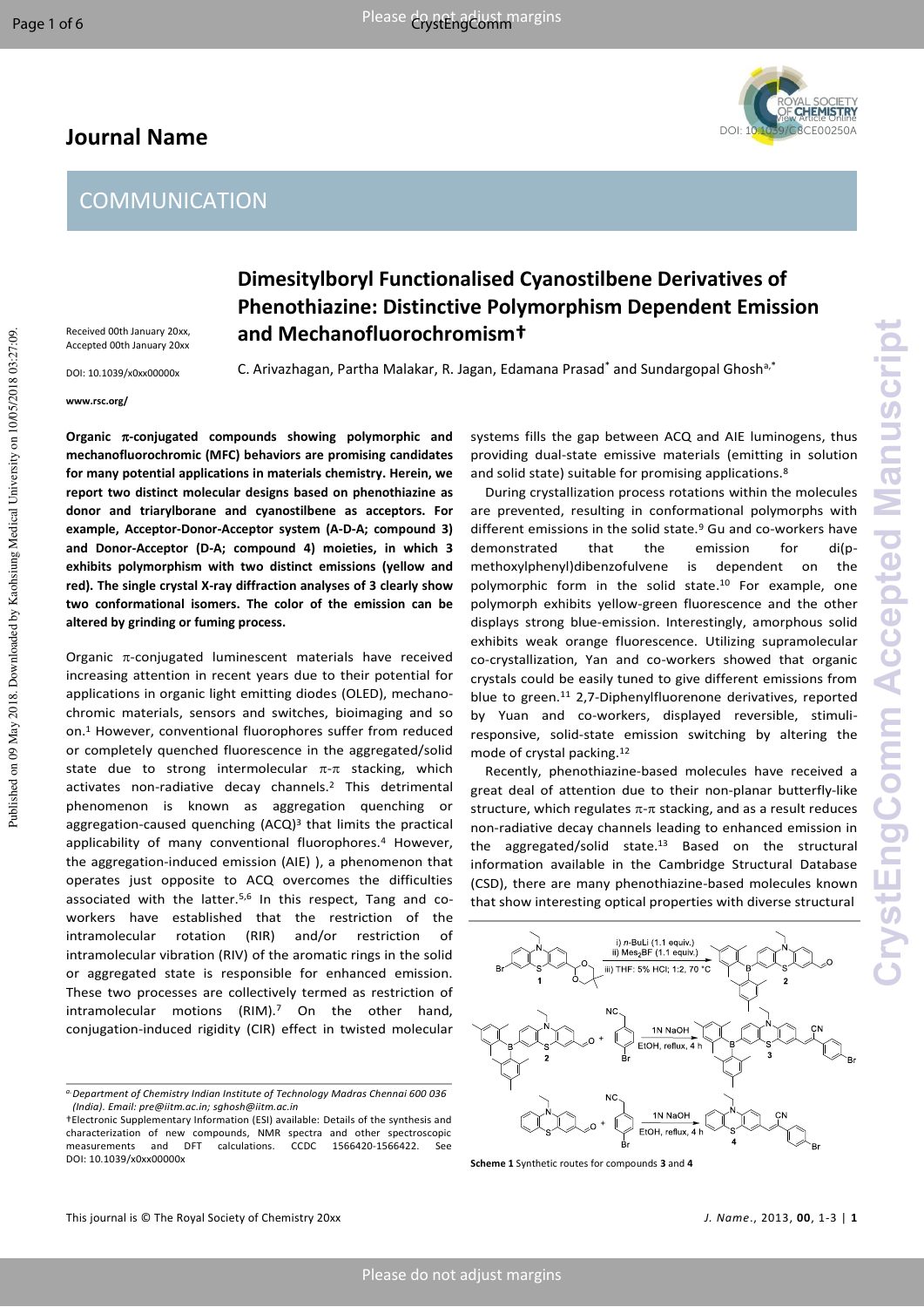### **COMMUNICATION Journal Name**

Published on 09 May 2018. Downloaded by Kaohsiung Medical University on 10/05/2018 03:27:09.

Published on 09 May 2018. Downloaded by Kaohsiung Medical University on 10/05/2018 03:27:09.

Table 1 Optical properties of **2**-**4** in THF

| Compound | $\lambda_{\text{abs}}$ (nm) | $\lambda_{em}$ (nm) | Фа   | S.S  |
|----------|-----------------------------|---------------------|------|------|
| 2        | 293, 319 (sh), 412          | 531                 | 0.51 | 5439 |
| 3        | 320.443                     | 589                 | 0.27 | 5595 |
| 4        | 316, 419                    | 590                 | 0.17 | 6917 |
|          |                             |                     |      |      |

aQuantum yields were referenced against fluorescein (0.1 M NaOH,  $\lambda_{ex}$  = 350 nm,  $\Phi = 0.89$ ) and using the following equation  $\Phi = \Phi_F \times I/I_R \times A_R/A \times (\eta/\eta_R)^2$ . Where  $\Phi$  = quantum yield, *I* = integrated emission intensity, *A* = absorbance,  $\eta$  = refractive index of solvent, *R* = reference.



**Fig. 1** UV-Vis spectra of **2**-**4** in THF (10-5 M) (left) and fluorescence spectra of **2**-**4** in THF (10<sup>-5</sup> M) (right) (excitation wavelengths are at their longer  $\lambda_{\text{max}}$  observed in UV-Vis spectra).

features.14 Triaryboranes are known for their electron accepting features and provide sufficient steric hindrance to control the molecular stacking.15 On the other hand, cyanostilbene is another class of compound with cyanosubstituted stilbenic  $\pi$ -conjugated backbone that offers excellent optoelectronic properties.16 As these moieties are known for their crystalline type of assembly, we hypothesize that these systems might generate a sterically encumbered acceptor-donor-acceptor system with multiple-state emissive properties.

The key precursor **2** was synthesized by protecting 7-bromo-10-ethyl-10H-phenothiazine-3-carbaldehyde with neopentylglycol and by successive reaction with n-BuLi, Mes<sub>2</sub>BF, followed by subsequent hydrolysis with 10% HCl in THF (See ESI for details). Compound **3** was prepared by a simple Knoevenagel condensation reaction of 4-bromophenylacetonitrile with the triarylborane-phenothiazine aldehyde (Scheme 1). We presume that the charge transfer features of compound **3** will be better than that of **2**, and hence would enhance emission in the solid state. Compound **4** was prepared as a control.

Compounds **2**-**4** are soluble in common organic solvents but are insoluble in water and fully characterized by multinuclear NMR (1H, 13C, 11B) spectroscopy and HRMS analysis. The compounds **2**-**4** are stable in air and moisture. In addition, thermogravimetric analysis (TGA) for **2**-**4** showed that decomposition started at around 300 °C under N<sub>2</sub> at 5% weight loss (Fig. S20, ESI). Also, the molecular structure of compounds **3**-**4** was unambiguously determined by single crystal X-ray diffraction analysis (Fig. S25-32).

THF solutions (10  $\mu$ M) of compounds 2-4 displayed two major absorption bands in the range of 280-450 nm (Table 1 and Fig. 1 left). The higher energy bands (<320 nm) can be attributed to the combined aryl-centred  $\pi$ - $\pi$ <sup>\*</sup> and boryl based

 $\pi$ -p $_\pi$ (B) transitions. The lower energy band of  $\sqrt{3}$  (443  $\pi$ ) showed a bathochromic shift in comparison to those of 2 (412 nm) and **4** (419 nm). This is due to the combined effect of delocalization/conjugation through the vacant *p* orbital of tricoordinate boron as well as the presence cyano-stilbene unit of **3**. These assignments are comparable with those of related compounds reported for other dimesitylboryl phenothiazine and cyano-stilbene compounds.17 In emission studies, THF solutions of **2** showed a peak at 553 nm, **3** and **4** showed peaks at 590 nm when excited at their longest absorption maxima (Fig. 1 right). Furthermore, the emission properties of compounds **2**-**4** were explored in different solvents of varying polarities (Table S1). Unlike absorption properties, the emission properties of these compounds are notable and displayed significant solvatochromism with higher Stokes shifts (Table 1). The solvatochromic shift for compound **4** is higher than those of **2** and **3**, which may be due to the presence of sterically bulky -BMes<sub>2</sub> substituents in 2 and 3. Compounds 2 and  $3$  showed higher emission quantum yields ( $\Phi f$ ) in solvents of different polarities in comparison to those of **4**. Fluorescence lifetimes were recorded in cyclohexane and the decay traces were double exponential in nature (Table S3, ESI). The nonradiative decay rate constant  $(k_{nr})$  for **4** (2.5  $\times$  10<sup>8</sup> s<sup>-1</sup>) was higher than those of **2** (0.6  $\times$  10<sup>8</sup> s<sup>-1</sup>) and **3** (1.4  $\times$  10<sup>8</sup> s<sup>-1</sup>), which indicates that compound **4** loses a major fraction of its excited state energy through nonradiative decay pathways.

DFT and TD-DFT calculations were carried out to gain a better understanding of the optical properties of the compounds, with B3LYP hybrid functional and 6-31G (d) basis set. The optimized geometries of **2**-**4** were in good agreement with the single crystal X-ray structures (Fig. S5-7). In all the compounds HOMO is mainly located on phenothiazine moiety while the LUMO in compound **2** is delocalized over dimesitylboryl and aldehyde units. In contrast to **2**, the LUMOs in **3** and **4** are mainly located on a cyano-stilbene fragment of the molecules (Fig. 2 and S8). Furthermore, the calculated HOMO-LUMO gaps in **2**-**4** are agreeing well with those observed experimentally.

Compounds **2**-**4** exhibited high photoluminescence in their solid state, with the emission peaks at 517, 606 and 623, respectively (Fig. 3, S11, and S18). The trend observed in the solid-state emission is similar to that observed in a solution state. In the case of compound **4**, red-shifted emission was observed due to the high planar nature of the compound, as



**Fig. 2** Frontier molecular orbital diagrams of **2**-**4** with energies.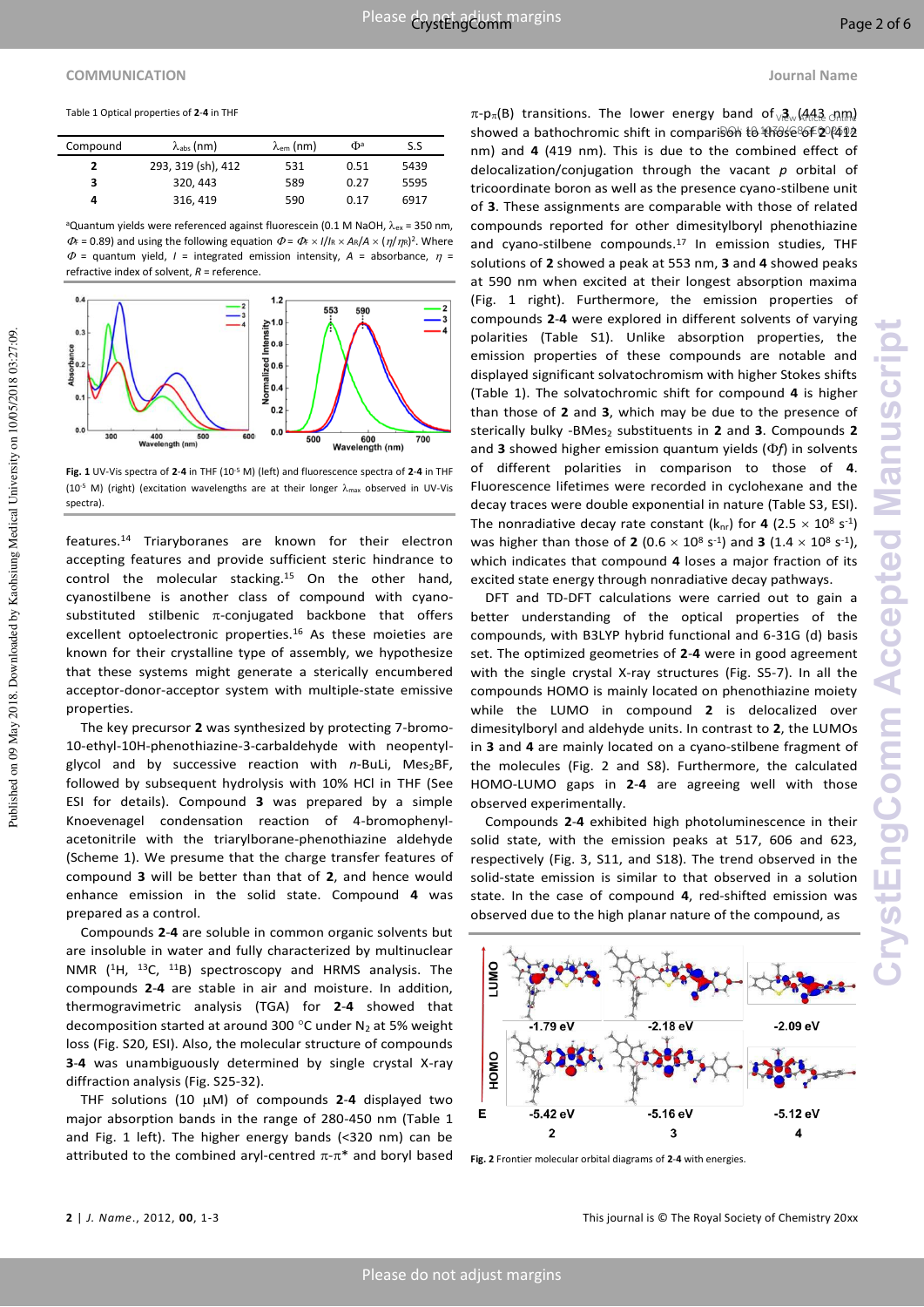Published on 09 May 2018. Downloaded by Kaohsiung Medical University on 10/05/2018 03:27:09.

Published on 09 May 2018. Downloaded by Kaohsiung Medical University on 10/05/2018 03:27:09.

### **Journal Name COMMUNICATION**



**Fig. 3** Emission spectra of polymorphs **3YA**, **3YC** and **3RC** in solid state (top) and their corresponding photographs taken under UV light ( $\lambda$  = 365 nm) irradiation (bottom).

evidenced by the single crystal X-ray diffraction (SXRD) analysis.

To gain more insight into the molecular packing of the compounds **3**-**4**, they were crystallized in "solvent or different solvents". Compound **3** crystallized in two forms, viz., yellow (**3YC**) and red (**3RC**). Besides that, we have also isolated yellow amorphous form (**3YA**) [detailed syntheses of three forms of **3** are provided in ESI]. The solid-state X-ray structures of polymorphs **3** and compound **4** are shown in Fig. 4. Both polymorphic crystals **3YC** and **3RC** forms have highly twisted structure, originating from the steric congestion between the mesityl groups on the boron atom and the puckered nature of phenothiazine molecules. The presence of dimesitylboron moiety helps to crystallize the compound in two forms. Due to the puckered nature of **3YC**, the effective pseudo conjugation



**Fig. 4** Molecular structure of **3YC** (top left), **3RC** (top right) and **4** (bottom) with ellipsoids probability of 50 %. Disordered hydrogen atoms on the methyl groups have been removed for clarity. Color codes: black = carbon; grey = hydrogen; blue = nitrogen; green = boron; yellow = sulfur; brown = bromine.



**Fig. 5** Crystal packing modes as well as short contacts of **3YC** and **3RC.**

is disturbed compared to that present in **3RC**, thus giving yellow (549 nm) and red (606 nm) fluorescence in the solid state, respectively.

The boron atom in compound **3** (**3YC** and **3RC**) has a trigonal-planar configuration with the sum angles around boron atom being 360. The B−C(aryl) bond length in **3RC** (1.557 Å) is shorter than that observed in **3YC** (1.583 Å) and longer than that of 4-(dimesitylboryl)-N,N-dimethylaniline (1.545(2) Å.<sup>18</sup> In contrast, the B−C(mes) bond lengths follow the opposite trend. Both crystals **3RC** and **3YC** lack the possibility of  $\pi$ - $\pi$  stacking in their solid state. **3RC** exhibited somewhat planar structure when compared to a **3YC** structure in the solid state and thus the emission of **3RC** is red shifted. In both crystal forms of compound **3** (**3YC** and **3RC**) exhibits intermolecular  $CH \cdots \pi$  interactions, such interactions help lock the motion of the aryl rings to rigidify the molecular conformation (Fig. 5, S26 and S28 and Tables S5 and S6).<sup>19</sup> Now the excitons can undergo radiative relaxation, resulting in enhanced emission in the solid state.20 Compound **4** crystallized in monoclinic space group (P  $2<sub>1</sub>/n$ ) (Fig. S31). The crystal structure of **4** exhibited a folding angle of phenothiazine being 171.34 $\textdegree$  with a tilt angle of 8.66 $\textdegree$ , which is a near planar geometry. According to Dhamodharan *et al.* there are only six phenothiazine based neutral compounds known to show near planar geometry stabilized by intra as well as the intermolecular interaction between the molecules.<sup>21</sup> The compound **4** adds one more entry into the library of phenothiazine based neutral planar molecular systems.<sup>14</sup>

The fluorescence response of compounds **2**-**4** to various stimuli such as mechanical and solvent fuming (vapor digestion) was investigated, in which **2** exhibited a good response to mechanical stimulus. As shown in Fig. 6, under UV light the color of compound **2** changed from green (517 nm) to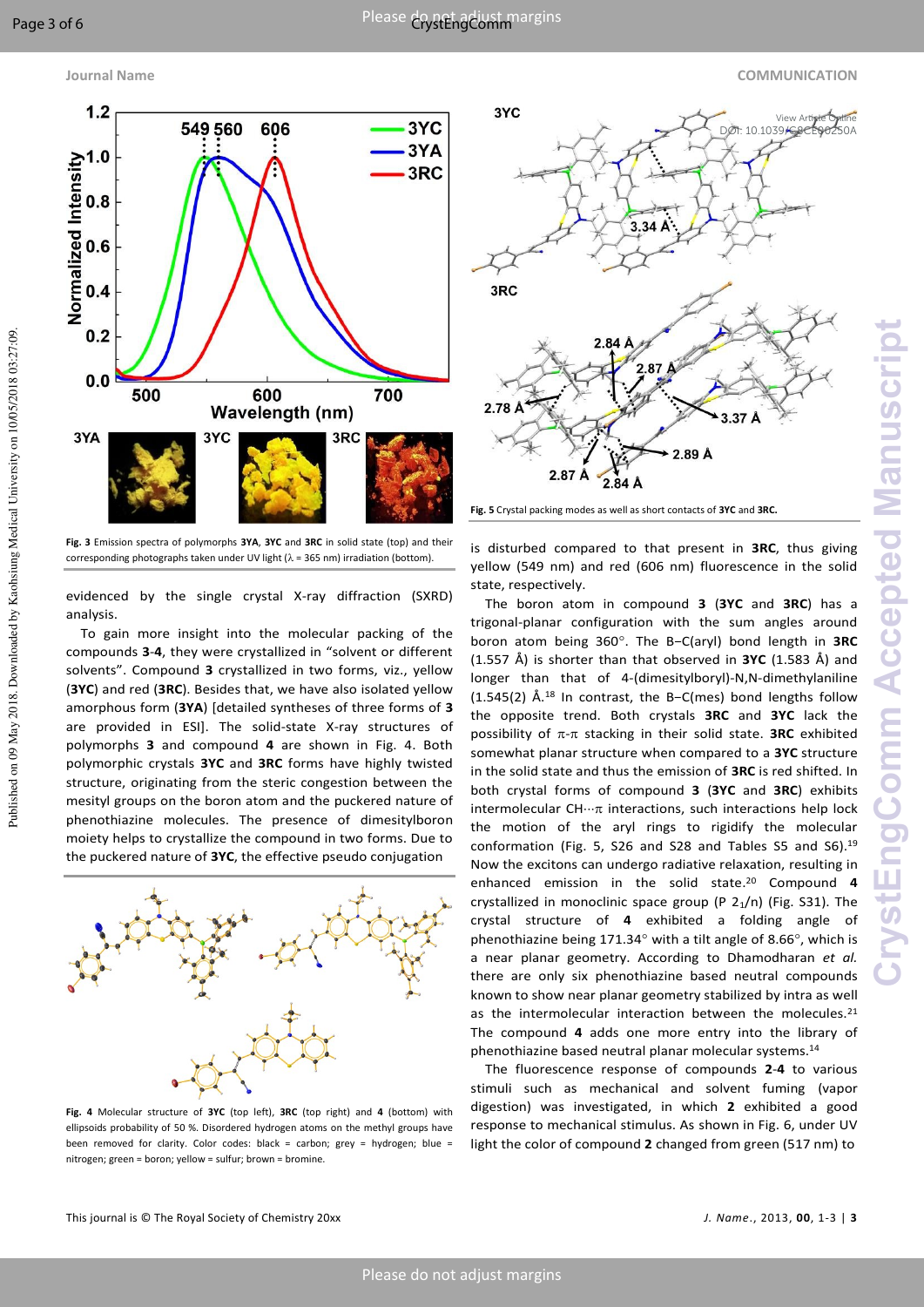### **COMMUNICATION Journal Name**

Published on 09 May 2018. Downloaded by Kaohsiung Medical University on 10/05/2018 03:27:09.

Published on 09 May 2018. Downloaded by Kaohsiung Medical University on 10/05/2018 03:27:09.

### **DCM** Grinding Fuming

**Fig. 6** Color changes of compound **2** upon grinding and fuming process under UV light irradiation at 365 nm.



**Fig. 7** Normalized PL spectra of **2** under different conditions (left) and Powder XRD diffractions of **2** under different conditions (right).

yellow fluorescence (552 nm) upon grinding. The mechanofluorochromic (MFC) property of **2** has also been supported by powder X-Ray diffraction (PXRD) studies (Fig. 7). This phenomenon is typical mechanofluorochromism and suppression of PXRD peaks may be attributed to amorphousization of compound **2**. Fuming with dichloromethane (DCM) vapors partially reverted the sample back to its crystalline form (Fig. 7 right).

Upon grinding, polymorphs **3YC** and **3YA** exhibit a change in the fluorescence from yellow to red, which may be due to planarization of the molecules from the twisted structure. In the case of **3RC**, grinding and fuming process induces a marginal change in their fluorescence spectra (Fig. S13). This marginal change in fluorescence spectra of **3RC** may be attributed to the near planar structure observed in crystals of **3RC** compared to the structure of **3YC**. The PXRD analyses were carried out to understand the mechanofluorochromic behavior of the fluorophores. The compounds **3YC** and **3RC** show different crystalline peaks in PXRD whereas **3YA** exhibited a broad PXRD pattern indicating its amorphous nature (Fig. S14, right). Upon grinding, **3YA** exhibited little change in its PXRD pattern and solvent exposure did not change the pattern much and looks similar to that of **3RC**. In **3YC**, grinding and fuming led to a greater change in PXRD patterns, which may be due to planarization of the molecules and change of crystallinity. Such type of crystal-to-crystal phase transitions due to mechano-response have been well established in inorganic systems by H. Ito *et. al*. <sup>22</sup> Upon grinding, **3RC** led to considerable change in its PXRD pattern and upon fuming the peaks were partially regained. Many of the gold complexes exhibit polymorphic changes during the exposure to solvent vapors.<sup>23</sup> Even though BMes<sub>2</sub> group gives enough steric congestion in the case of polymorphs of **3**, grinding process mostly results in planarization of the molecules. To know the stability of the polymorphs **3YA**, **3YC** and **3RC**, differential scanning calorimetry (DSC) analysis was carried out. The enthalpies of phase transitions (melting) of the three compounds are -39.44 J/g, -71.86 J/g and -66.23 J/g, respectively (Fig. S21-24). From the DSC analyses, it is

apparent that both the crystalline forms of 3 (3YC<sub>\</sub>and 3RC) are more stable than that of amorphous one (3YA).<sup>3</sup>@6mp60ma<sup>04</sup> failed to exhibit any mechanofluorochromism as evidenced from its fluorescence spectra and PXRD analysis (Fig. S18); this may be due to highly planar nature of the compound as observed from the SXRD analysis. Note that compound **4** was used as a control in order to verify whether the absence of BMes<sub>2</sub> unit generates any structural changes in the crystalline forms.

In summary, synthesis, characterization and photophysical properties of triarylborane-phenothiazine-cyanostilbene derivatives have been described. The A-D-A and D-A types of compounds are synthesized using dimesitylboron and cyanostilbene as acceptors and phenothiazine as a donor. The dimesitylboron derivative (**3**) shows two crystalline forms (**3YC** and **3RC**) and one amorphous form (**3YA**). All the compounds **2**-**4** exhibit bright fluorescence in the solid state. Compounds **2**, **3YA**, **3YC** and **3RC** show significant mechanofluorochromic behavior. Owing to their stimuli-responsive luminescence, these triarylborane based polymorphs reported in this article may find potential applications in smart materials and optoelectronics.

The authors are grateful to IIT Madras for financial support through Exploratory Research Project (ERP): CHY/16- 17/845/RFER/SGHO. C. A thanks CSIR (Council of Scientific and Industrial Research) for Senior Research Fellowship and P. M thanks IIT Madras for fellowship. Authors would like to thank Prof. P. S. Mukherjee, IISc Bangalore and Dr. Debasis Samanta, CLRI Chennai for single crystal XRD and DSC analyses, respectively. SAIF IIT Madras is gratefully acknowledged for TCSPC and Single crystal XRD analysis. Authors also would like to thank Dr. P. K. Sudhadevi Antharjanam for solving our crystal structures. IIT Madras is gratefully acknowledged for computational facilities.

### **Conflicts of Interest**

There are no conflicts to declare.

### **Notes and references**

- 1 a) Organic Light-Emitting Materials and Devices (Eds.: Z. Li, H. Meng), CRC Press, Boca Raton, 2006; b) I. D. W. Samuel, G. A. Turnbull, *Chem. Rev.* 2007, **107**, 1272-1295; c) S. W. Thomass III, G. D. Joly, T. M. Swager, *Chem. Rev.* 2007, **107**, 1339- 1386; d) Z. Chi, X. Zhang, B. Xu, X. Zhou, C. Ma, Y. Zhang, S. Liu, J. Xu, *Chem. Soc. Rev.* 2012, **41**, 3878-3896; e) B. Daly, J. Ling, A. P. Silva, *Chem. Soc. Rev.* 2015, **44**, 4203-4211; f) T. D. Ashton, K. A. Jolliffe, F. M. Pfeffer, *Chem. Soc. Rev.* 2015, **44**, 4547-4595
- 2 T. M. Figueira-Duarte, K. Mullen, *Chem. Rev.* 2011, **111**, 7260-7314.
- 3 J. B. Birks, *Photophysics of Aromatic Molecules*, Wiley, London, 1970.
- 4 C. W. Tang, S. A. Vanslyke, *Appl. Phys. Lett.* 1987, **51**, 913- 915.
- 5 J. Luo, Z. Xie, J. W. Y. Lam, L. Cheng, H. Chen, C. Qiu, H. S. Kwok, X. Zhan, Y. Liu, D. Zhu, B. Z. Tang, *Chem. Commun.* 2001, **0**, 1740-1741.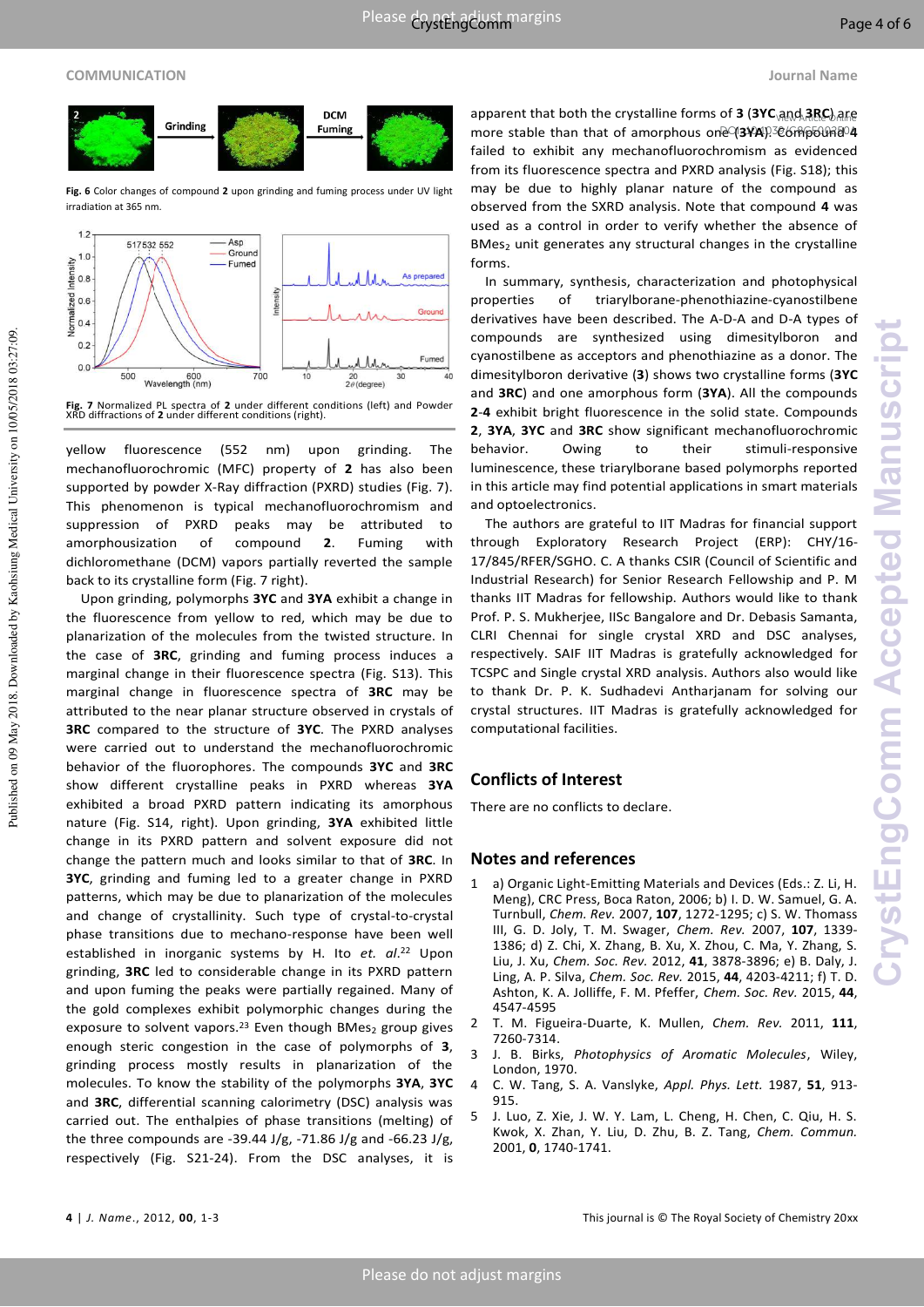Published on 09 May 2018. Downloaded by Kaohsiung Medical University on 10/05/2018 03:27:09.

Published on 09 May 2018. Downloaded by Kaohsiung Medical University on 10/05/2018 03:27:09.

- 
- 6 J. Mei, N. L. C. Leung, R. T. K. Kwok, J. W. Y. Lam, B. Z. Tang, *Chem. Rev.* 2015, **115**, 11718-11940.
- 7 a) J. Mei, Y. Hong, J. W. Y. Lam, A. Qin, Y. Tang, B. Z. Tang, *Adv. Mater.* 2014, **26**, 5429-5479; b) Z. Zhao, B. He, B. Z. Tang, *Chem. Sci.* 2015, **6**, 5347-5365.
- 8 G. Chen, W. Li, T. Zhou, Q. Peng, D. Zhai, H. Li, W. Z. Yuan, Y. Zhang, B. Z. Tang, *Adv. Mater.* 2015, **27**, 4496-4501.
- 9 X. Wang, Z.-Z. Li, S.-F. Li, H. Li, J. Chen, Y. Wu, H. Fu, *Adv. Optical Mater.* 2017, 1700027.
- 10 X. Gu, J. Yao, G. Zhang, Y. Yan, C. Zhang, Q. Peng, Q. Liao, Y. Wu, Z. Xu, Y. Zhao, H. Fu, D. Zhang, *Adv. Funct. Mater.* 2012, **22**, 4862-4872.
- 11 D. Yan, A. Delori, G. Lloyd, T. Friščić, G. Day, W. Jones, J. Lu, M. Wei, D. Evans, X. Duan, *Angew. Chem. Int. Ed.* 2011, **50**, 12483-12486.
- 12 M. Yuan, D. Wang, P. Xue, W. Wang, J. Wang, Q. Tu, Z. Liu, Y. Liu, Y. Zhang, J. Wang, *Chem. Mater.* 2014, **26**, 2467-2477.
- 13 a) X. Zhu, R. Liu, Y. Li, H. Huang, Q. Wang, D. Wang, X. Zhu, S. Liu, H. Zhu, *Chem. Commun.* 2014, **50**, 12951-12954; b) Z. Xie, C. Chen, S. Xu, J. Li, Y. Zhang, S. Liu, J. Xu, Z. Chi, *Angew. Chem. Int. Ed.* 2015, **54**, 7181-7184; c) G. Zhang, J. Sun, P. Xue, Z. Zhang, P. Gong, J. Peng, R. Lu, *J. Mater. Chem. C* 2015, **3**, 2925-2932.
- 14 CSD searched and archived cif file is attached as an ESI.
- 15 a) F. Jäkle, *Chem. Rev.* 2010, **110**, 3985-4022; b) L. Ji, S. Griesbeck, T. B. Marder, *Chem. Sci.* 2017, **8**, 846-863; c) S. K. Sarkar, S. Mukherjee, P. Thilagar, *Inorg. Chem.* 2014, **53**, 2343-2345; d) Z. M. Hudson, S. Wang, *Acc. Chem. Res.* 2009, **42**, 1584-1596; e) C. R. Wade, A. E. J. Broomsgrove, S. Aldridge, F. P. Gabbaï, *Chem. Rev.* 2010, **110**, 3958-3984; f) A. Wakamiya, K. Mori, S. Yamaguchi, *Angew. Chem. Int. Ed.* 2007, **46**, 4273-4276; g) E. Januszewski, A. Lorbach, R. Grewal, M. Bolte, J. W. Bats, H.-W. Lerner, M. Wagner, *Chem. Eur. J.* 2011, **17**, 12696-12705; h) G. R. Kumar, P. Thilagar, *Dalton Trans.* 2014, **43**, 7200-7207; i) Y. Ren, F. Jäkle, *Dalton Trans.* 2016, **45**, 13996-14007.
- 16 a) B.-Y. An, J. Gierschner, S. Y. Park, *Acc. Chem. Res.,* 2012, **45**, 544-554; b) M. Martínes-Abadía, R. Giménez, M. B. Ros, *Adv. Mater.,* 2017, 1704161; c) E. Ravindran, N. Somanathan, *J. Mater. Chem. C,* 2017, **5**, 4763-4774.
- 17 a) C. Arivazhagan, A. Maity, K. Bakthavachalam, A. Jana, S. K. Panigrahi, E. Suresh, A. Das, S. Ghosh, *Chem. Eur. J.* 2017, **23**, 7046-7051; b) Y.-J. Cheng, S.-Y. Yu, S.-C. Lin, J. T. Lin, L-Y. Chen, D.-S. Hsiu, Y. S. Wen, M. M. Lee, S.-S. Sun, *J. Mater. Chem. C* 2016, **4**, 9499-9508; c) J. H. Park, K. C. Ko, E. Kim, N. Park, J. H. Ko, D. H. Ryu, T. K. Ahn, J. Y. Lee, S. U. Son, *Org. Lett.* 2012, **14**, 5502-5505; d) E. Ravindran, N. Somanathan, *J. Mater. Chem. C,* 2017, **5**, 7436-7440.
- 18 Z. Yuan, C. D. Entwistle, J. C. Collings, D. Albesa-Jové, A. S. Batsanov, J. A. K. Howard, N. J. Taylor, H. M. Kaiser, D. E. Kaufmann, S. Poon, W. Y. Wong, C. Jardin, S. Fathallah, A. Boucekkine, J.-F. Halet, T. B. Marder, *Chem. Eur. J.* 2006, **12**, 2758-2771.
- 19 a) M. J. Percino, M. Cerón, P. Ceballos, G. Soriano-Moro, O. Rodríguez, V. M. Chapela, M. E. Castro, J. Bonilla-Cruz, M. A. Siegler, *CrystEngComm.,* 2016, **18**, 7554-7572; b) H. Zhang, Z. Zhang, K. Ye, J. Zhang, Y. Wang, *Adv. Mater.,* 2006, **18**, 2369- 2372; c) L. Currie, J. Fernandez-Cestau, L. Rocchigiani, B. Bertrand, S. J. Lancaster, D. L. Hughes, H. Duckworth, S. T. E. Jones, D. Credgington, T. J. Penfold, M. Bochmann, *Chem. Eur. J.* 2017, **23**, 105-113.
- 20 W. Z. Yuan, X. Y. Shen, H. Zhao, J. W. Y. Lam, L. Tang, P. Lu, C. Wang, Y. Liu, Z. Wang, Q. Zheng, J. Z. Sun, Y. Ma, B. Z. Tang, *J. Phy. Chem. C.* 2014, **114**, 6090-6099.
- 21 E. Ramachandran, R. Dhamodharan, *J. Mater. Chem. C* 2015, **3**, 8642–8648.
- 22 a) M. Jin, T. S. Chung, T. Seki, H. Ito, M. A. Garcia-Garibay, *J.*  **Am. Chem. Soc. 2017, <b>139**, 18115-18123; b) M Jiew Article Online Ito, *J. Am. Chem. Soc.* 2017, **139**, 7452-7455.
- 23 a) M. A. Malwitz, S. H. Lim, R. L. White-Morris, D. M. Pham, M. M. Olmstead, A. L. Balch, *J. Am. Chem. Soc.* 2012, **134**, 10885-10893; b) S. H. Lim, M. M. Olmstead, A. L. Balch, *Chem. Sci.* 2013, **4**, 311-318; c) S. H. Lim, M. M. Olmstead, A. L. Balch, *J. Am. Chem. Soc.* 2011, **133**, 10229-10238.